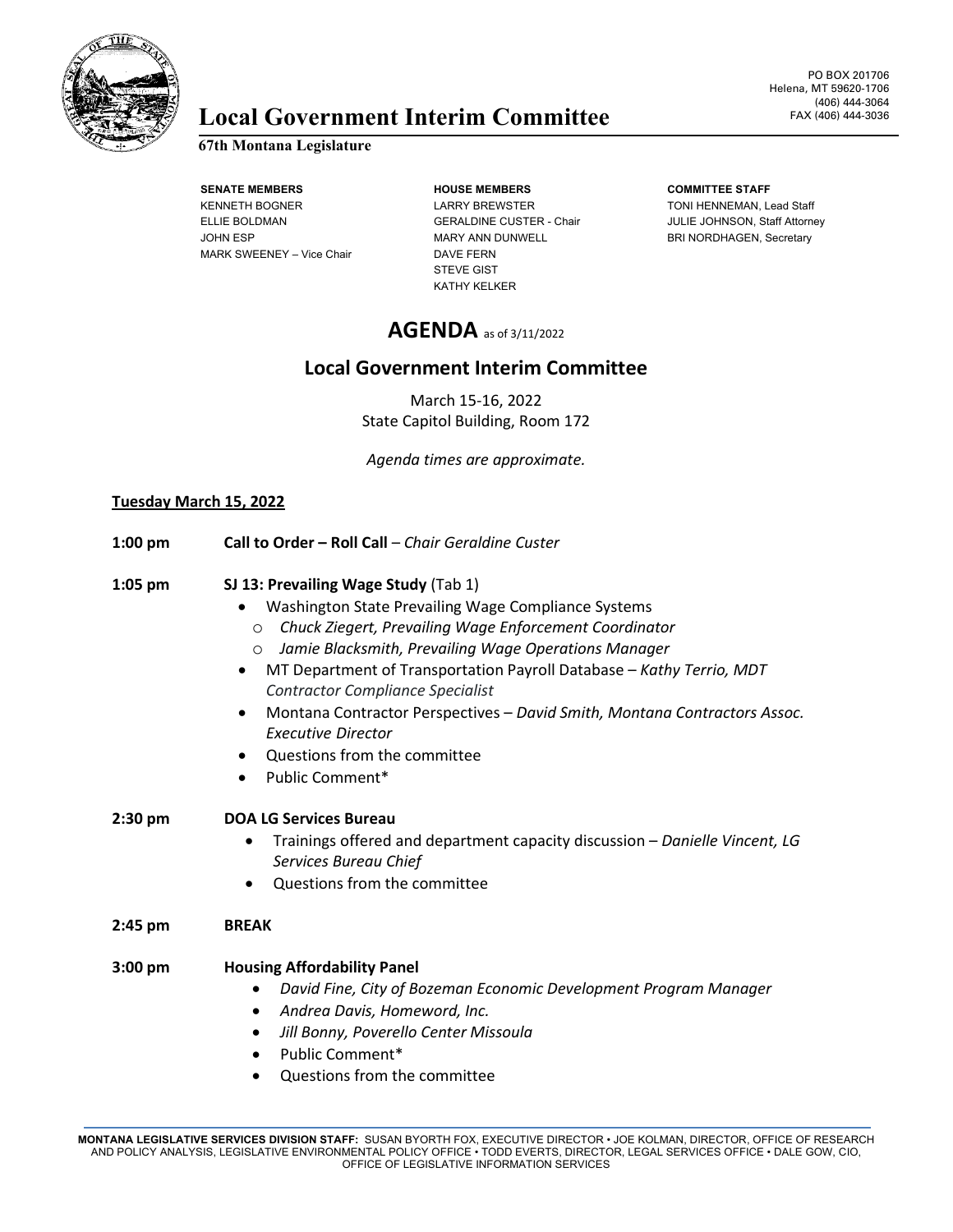| 4:00 pm | <b>Committee work session</b> |
|---------|-------------------------------|
|         |                               |

**4:15 pm Recess for the day**

#### **Wednesday March 16, 2022**

| 9:00 am  | Reconvene - Roll call - Chair Custer                                                                                                                                                                                                                                                                                   |  |
|----------|------------------------------------------------------------------------------------------------------------------------------------------------------------------------------------------------------------------------------------------------------------------------------------------------------------------------|--|
| 9:05 am  | SJ23: Public Notice Study (Tab 2)<br>Publication of Record definition and discussion - Toni Henneman<br>Legal considerations of digital records - Julie Johnson<br>$\bullet$<br>Kentucky study and legislation discussion - Toni Henneman<br>Public Comment*<br>$\bullet$<br>Questions from the Committee<br>$\bullet$ |  |
| 10:00 am | CI-121 Analysis and Discussion (Tab 3)<br>Fiscal analysis and projections<br>O Megan Moore, LSD Research Analyst<br>o Julia Pattin, LFD Fiscal Analyst<br>• Public Comment*<br>• Questions from the Committee                                                                                                          |  |
| 11:00 am | <b>BREAK</b>                                                                                                                                                                                                                                                                                                           |  |
| 11:15 am | HJ30: County Water/Sewer District Study (Tab 4)<br>Review of draft legislation - Toni Henneman<br>Public Comment*<br>$\bullet$<br>Questions from the Committee<br>$\bullet$                                                                                                                                            |  |
| 11:45 am | Land Use Working Group Update                                                                                                                                                                                                                                                                                          |  |
| 12:00 pm | MARA Committee Update - Amy Carlson, LFD Director                                                                                                                                                                                                                                                                      |  |
| 12:15 pm | Public comment* on any item in LGIC's subject matter jurisdiction                                                                                                                                                                                                                                                      |  |
| 12:30 pm | <b>Committee Work Session</b><br><b>Review Interim Timeline</b><br>Further instruction to staff                                                                                                                                                                                                                        |  |
| 12:45 pm | Wrap up and adjournment                                                                                                                                                                                                                                                                                                |  |

\_\_\_\_\_\_\_\_\_\_\_\_\_\_\_\_\_\_\_\_\_\_\_\_\_\_\_\_\_\_\_\_\_\_\_\_\_\_\_\_\_\_\_\_\_\_\_\_\_\_\_\_\_\_\_\_\_\_